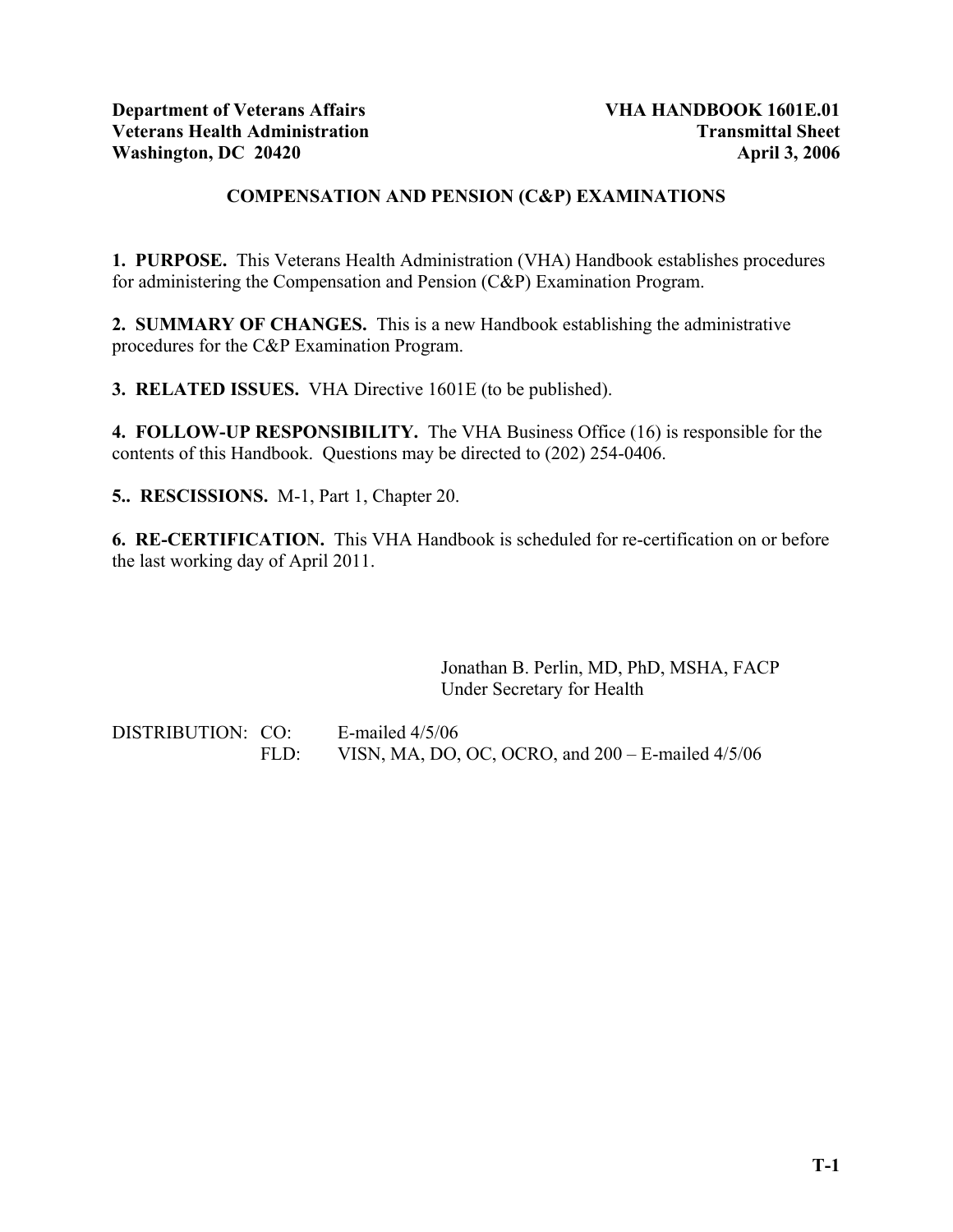# **CONTENTS**

# **COMPENSATION AND PENSION (C&P) EXAMINATIONS**

# **PARAGRAPH PAGE**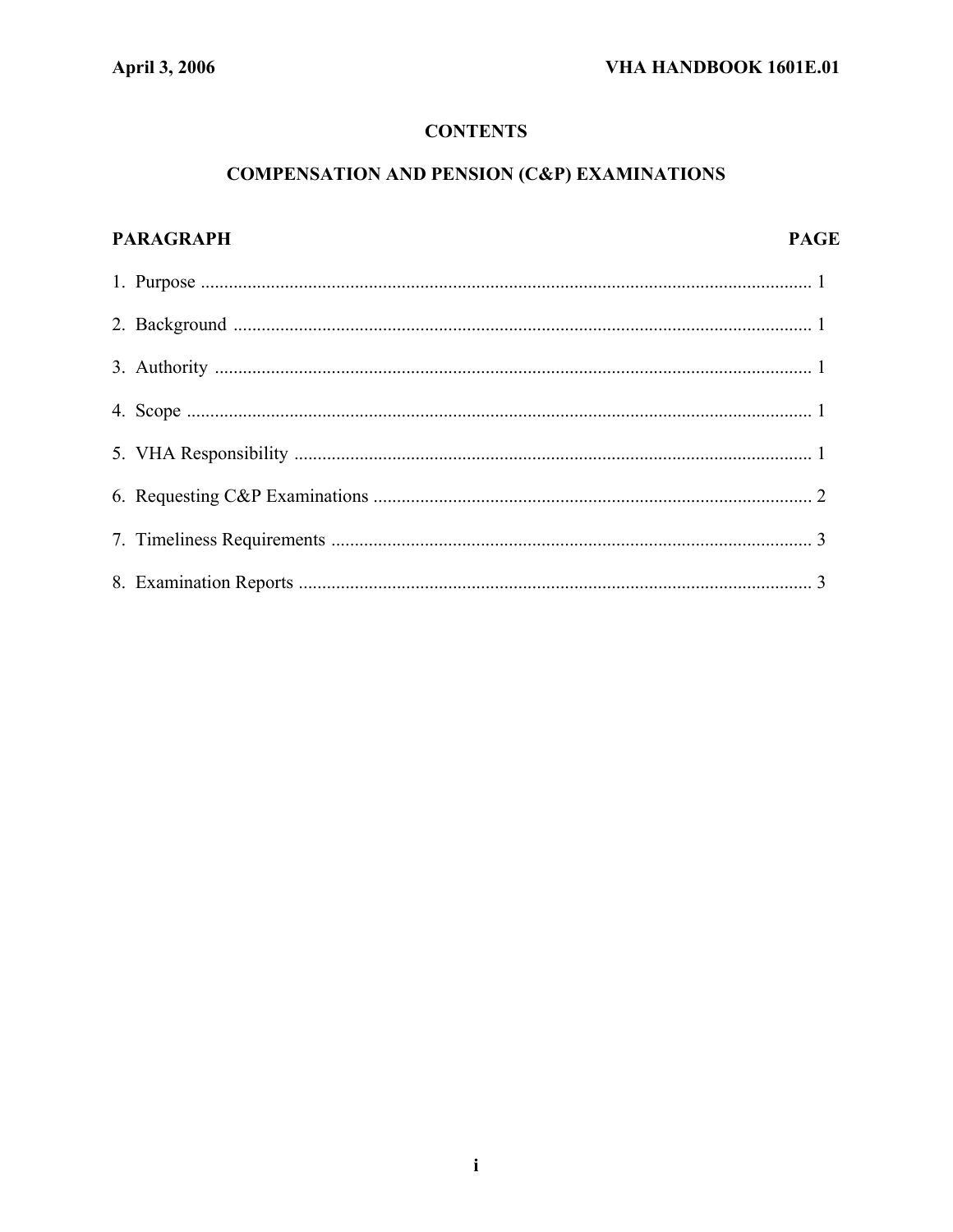## **COMPENSATION AND PENSION (C&P) EXAMINATIONS**

#### **1. PURPOSE**

This Veterans Health Administration (VHA) Handbook establishes procedures for administering the Compensation and Pension (C&P) Examination Program.

#### **2. BACKGROUND**

Veterans may submit claims to the Veterans Benefits Administration (VBA) for serviceconnected compensation or non-service-connected pension benefits. If a disability rating needs to be assessed or if the veteran does not provide sufficient documentation to establish a claim for disability compensation, a medical examination may be provided. Generally, these examinations are provided by a Department of Veterans Affairs (VA) health care facility (HCF); however, in some circumstances reports submitted by a private physician may be accepted. In some instances, examinations by non-VA providers may be authorized at VA expense.

## **3. AUTHORITY**

 The authority is found in Title 38 Code of Federal Regulations (CFR) Sections 3.326 and 3.159.

#### **4. SCOPE**

 When a disability compensation or pension examination is requested for rating purposes, the examination is provided in accordance with *[\(38 CFR § 3.326\)](http://ecfr.gpoaccess.gov/cgi/t/text/text-idx?c=ecfr&sid=7e06368c0caafaff6c30f16dc67fd9dd&rgn=div8&view=text&node=38:1.0.1.1.4.2.65.131&idno=38)*. When a disability compensation examination is requested for purposes of determining whether a current diagnosed disability is related to an event, injury, or disease in military service, or providing other medical evidence necessary to a VA decision concerning entitlement to disability compensation, an examination will be provided in accordance with *[38 CFR § 3.159](http://ecfr.gpoaccess.gov/cgi/t/text/text-idx?c=ecfr&sid=7e06368c0caafaff6c30f16dc67fd9dd&rgn=div8&view=text&node=38:1.0.1.1.4.1.58.68&idno=38)*.

#### **5. VHA RESPONSIBILITY**

 a. The Medical Center Director is responsible to ensure processes are in place that assure the processing of examinations requested in connection with the adjudication of claims for VA disability compensation or pension benefits as quickly as possible. C&P examinations are a high priority workload and should be processed within the guidelines as stated in this Handbook and the [C&P Procedure Guide](http://vaww1.va.gov/CBO/policy/policyguides/index.asp?mode=contents&id=@4) (the preceding web site is for internal VHA use only)*.*

 b. Under [Title 38 United States Code \(U.S.C.\), Section 5103A](http://www4.law.cornell.edu/uscode/search/display.html?terms=5103&url=/uscode/html/uscode38/usc_sec_38_00005103----000-.html), VHA may have to provide an examination as part of the C&P claims process.

 (1) VHA must provide an examination, when necessary, under the duty to assist provisions of [38 U.S.C. § 5103A](http://www4.law.cornell.edu/uscode/html/uscode38/usc_sec_38_00005103----000-.html) and [38 CFR § 3.159](http://a257.g.akamaitech.net/7/257/2422/12feb20041500/edocket.access.gpo.gov/cfr_2004/julqtr/38cfr3.159.htm) equally to incarcerated veterans and to nonincarcerated veterans.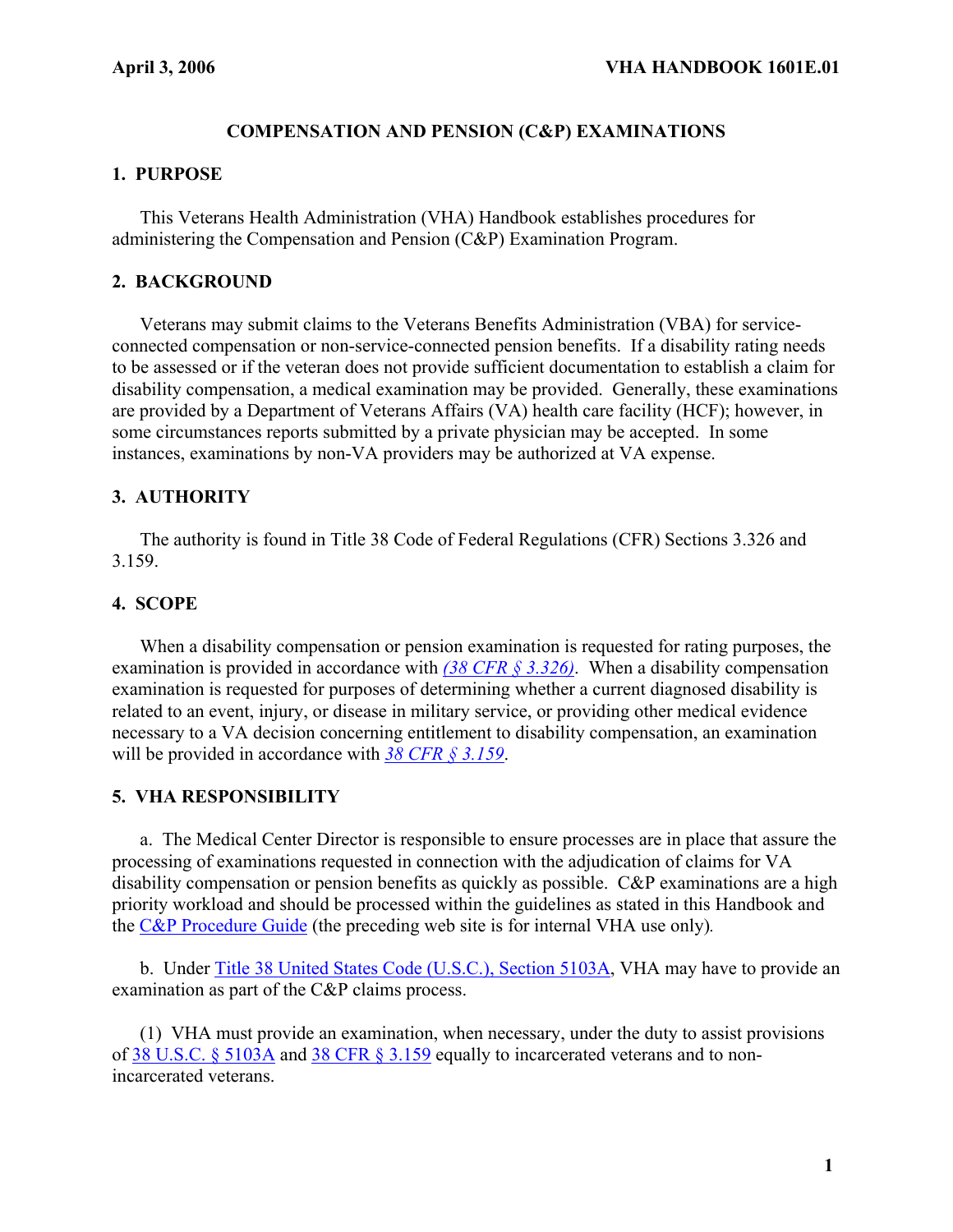## **VHA HANDBOOK 1601E.01 April 3, 2006**

(2) In claims for disability compensation, examinations under  $38$  CFR  $\S 3.159$  are performed to provide sufficient competent medical evidence to decide a claim; e.g., to determine whether a current diagnosed disability is related to an event, injury, or disease incurred while in military service.

 c. Examinations under 38 CFR Section 3.326 are performed to assist in the establishment of disability ratings in conjunction with benefits claims.

*NOTE: A comprehensive general medical examination usually provides both the diagnosis and symptomatology sufficient to identify a condition and determine the extent to which a veteran is disabled*.

#### **6. REQUESTING C&P EXAMINATIONS**

a. Examinations may be requested for:

(1) Veterans.

 (2) Pensioners and veterans of certain nations allied with the United States in World War I and World War II, upon authorization from accredited officials of the respective governments. *NOTE: Allied beneficiaries are managed manually outside of the Automated Medical Information Exchange/Compensation and Pension Record Interchange (AMIE/CAPRI) software within the Veterans Information Systems and Technology Architecture (VistA) software. Veterans who are employees of VA have their examinations performed at an alternate VA location from the location of their employment. For more information on allied beneficiaries, see the Non-Veteran Beneficiaries Procedure Guider which is for internal VHA use only.* 

(3) Non-veteran claimants and veterans' beneficiaries in determinations of benefits claims.

 b. **Electronic C&P Examination Requests.** Regional offices (ROs) must request any examinations, including requests for observation and examination (O&E), using the AMIE/CAPRI C&P examination request option that electronically transmits the request to the VA HCF of jurisdiction. *NOTE: Examination requests must specify the types of examinations needed and any special reports and/or studies required*. *Requests made by the Tiger Team that are initiated by the Cleveland RO are expediently managed manually.*

#### c. **Making Determinations Concerning Examination Requests**

 (1) The VA HCF that receives the examination request determines, as soon as possible after the receipt of the request, who, in accordance with VBA guidance, may perform an examination and where and how to conduct the examination.

 (2) The VA HCF may refer special cases to another VA HCF or authorized fee-basis provider, Sharing Agreement, or contractual facility that is staffed and equipped to perform the required examination. *NOTE: For more information on timeliness, see the [C&P Procedure Guide](http://vaww1.va.gov/CBO/policy/policyguides/index.asp?mode=contents&id=@4) which is for internal VHA use only.*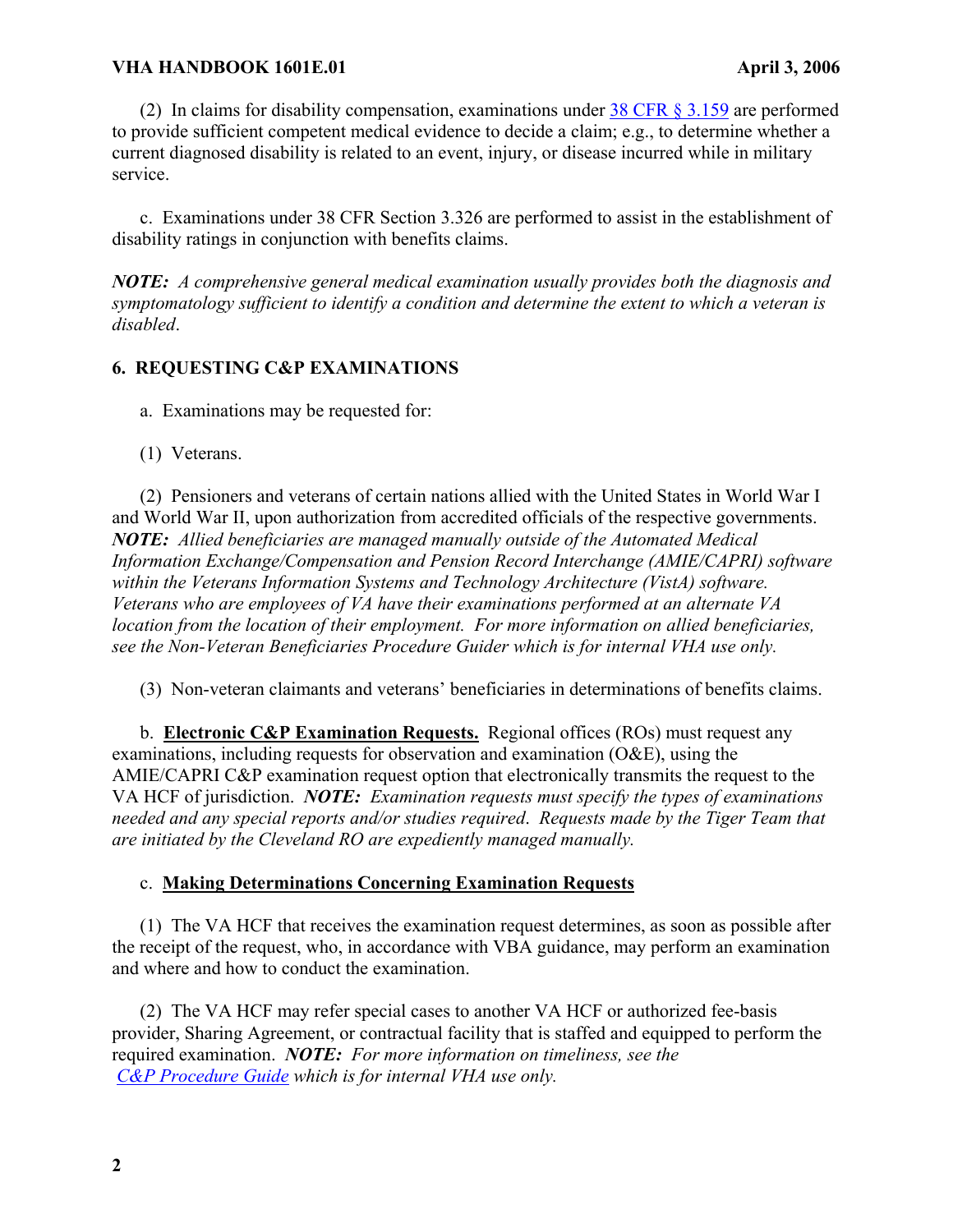## d. **Requesting Specialist Examinations**

 (1) The RO may specifically request specialist examinations on the AMIE/CAPRI C&P examination requests.

 (2) The physician examiner has the authority and responsibility to request a specialist examination in individual cases when deemed necessary. *NOTE: Approval of the request, by the Associate Chief of Staff for Ambulatory Care or the Clinical Director, or designee, may be required.* 

# **7. TIMELINESS REQUIREMENTS.**

# a. **Timeliness for Completion of Examinations and Required Tests**

 (1) VHA has a time standard of 35 calendar days, after receipt of the examination request, to complete the examinations and required tests.

 (2) The 35 day standard is measured from the day the properly completed request for examination(s) is received by VHA through the day when all the components, including laboratory and ancillary test results, are released or returned to VBA. *NOTE: For more information on managing C&P examination reports, see the [C&P Procedure Guide](http://vaww1.va.gov/CBO/policy/policyguides/index.asp?mode=contents&id=@4) which is for internal VHA use only.* 

 b. **Timeliness for Fee-Basis Examinations.** A follow-up system is required for the examinations that are authorized to fee physicians to ensure that they are completed within the established time and that the payments for services are made promptly.

## c. **Timeliness for Availability of Examination Reports**

 (1) The documentation of examination reports and results of tests must be completed and available within 2 calendar days of the completion of the examination and/or tests.

 (2) The completed examinations must be returned to the requesting RO within 3 calendar days of completion of the examination and/or tests.

*NOTE: For more information on timeliness requirements, see the [C&P Procedure Guide](http://vaww1.va.gov/CBO/policy/policyguides/index.asp?mode=contents&id=@4) which is for internal VHA use only.* 

# **8. EXAMINATION REPORTS**

 a. **C&P Examination Forms.** C&P examinations are to be conducted in accordance with the format on the AMIE/CAPRI C&P examination worksheets, and the *Physician's Guide for Disability Evaluation Examination*s.

 b. **Form for Reporting Examination Results.** Unless the requesting agency provides specific forms, examinations are reported electronically through AMIE/CAPRI.